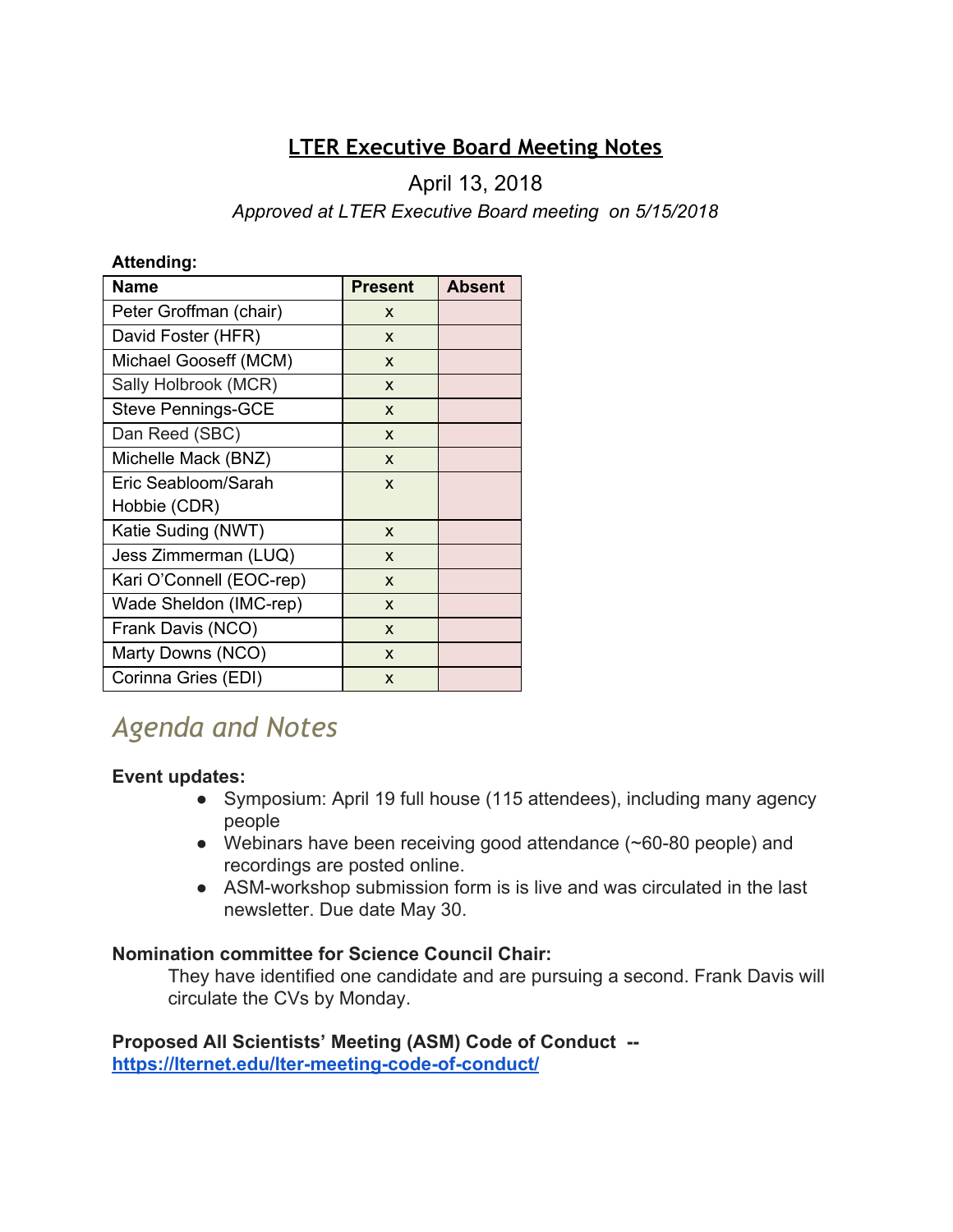A code of conduct is standard for meetings as it presents the intention of the organizers and offers a blueprint for action. The proposed code is based largely on the ESA code of conduct. Action is taken by the Network Communications Office in consultation with the Executive Board.

**Action:** approved

#### **All Scientists' Meeting (ASM) Social Media Policy**

**Decided:** Add a statement to ASM workshop sign-up stating that presenters need to let participants know if they want to opt out of social media.

#### **Web Guidelines RFC --**

## **[https://drive.google.com/open?id=1uxNvIETEZR4aAj4sJkRjLzC\\_\\_Cok-O8PfsASb](https://drive.google.com/open?id=1uxNvIETEZR4aAj4sJkRjLzC__Cok-O8PfsASbRlMcL4) [RlMcL4](https://drive.google.com/open?id=1uxNvIETEZR4aAj4sJkRjLzC__Cok-O8PfsASbRlMcL4)**

- Generally, this is a positive document, written in a way that is accessible to both PIs and IMs.
- The Information managers are still reviewing it and making comments. For some sites, shifting headings may only happen over time as they redesign their sites.
- The question of what is an LTER paper probably doesn't need to be part of the web guidelines. It can be resolved separately, but should be discussed at the Science Council meeting. It may not be possible to get everyone to adhere to the same practice.

#### **Discussion:**

- Requiring that you can only list papers that acknowledge the LTER is way too restrictive. It defeats the purpose of having a site bibliography on our websites - which is to inform people about our site.
- We make lists of papers for different reasons. When we are reporting to NSF we should only include their \$. When we post to the website we want a broader view.
- Even when reporting to NSF, it may be important to include papers that are using our data. In many cases, authors are using the data, but they are 4 steps removed, so extremely unlikely to cite the data directly or acknowledge the grant.
- Discussion at the science council meeting would be worthwhile to alert and discuss with NSF to the subtleties and to gauge the possible compliance of the sites.

## **Should LTER make a formal comment on NSF's proposed rule for reporting incidents of harassment?**

- Comments are due by May 4. Link to the proposed Federal Register language: [https://www.federalregister.gov/documents/2018/03/05/2018-04374/reporting-requireme](https://www.federalregister.gov/documents/2018/03/05/2018-04374/reporting-requirements-regarding-findings-of-sexual-harassment-other-forms-of-harassment-or-sexual) [nts-regarding-findings-of-sexual-harassment-other-forms-of-harassment-or-sexual](https://www.federalregister.gov/documents/2018/03/05/2018-04374/reporting-requirements-regarding-findings-of-sexual-harassment-other-forms-of-harassment-or-sexual)
- This is a new reporting requirement for NSF -- if anyone associated with your NSF project that has received a finding, the Institution holding the grant has to report it.